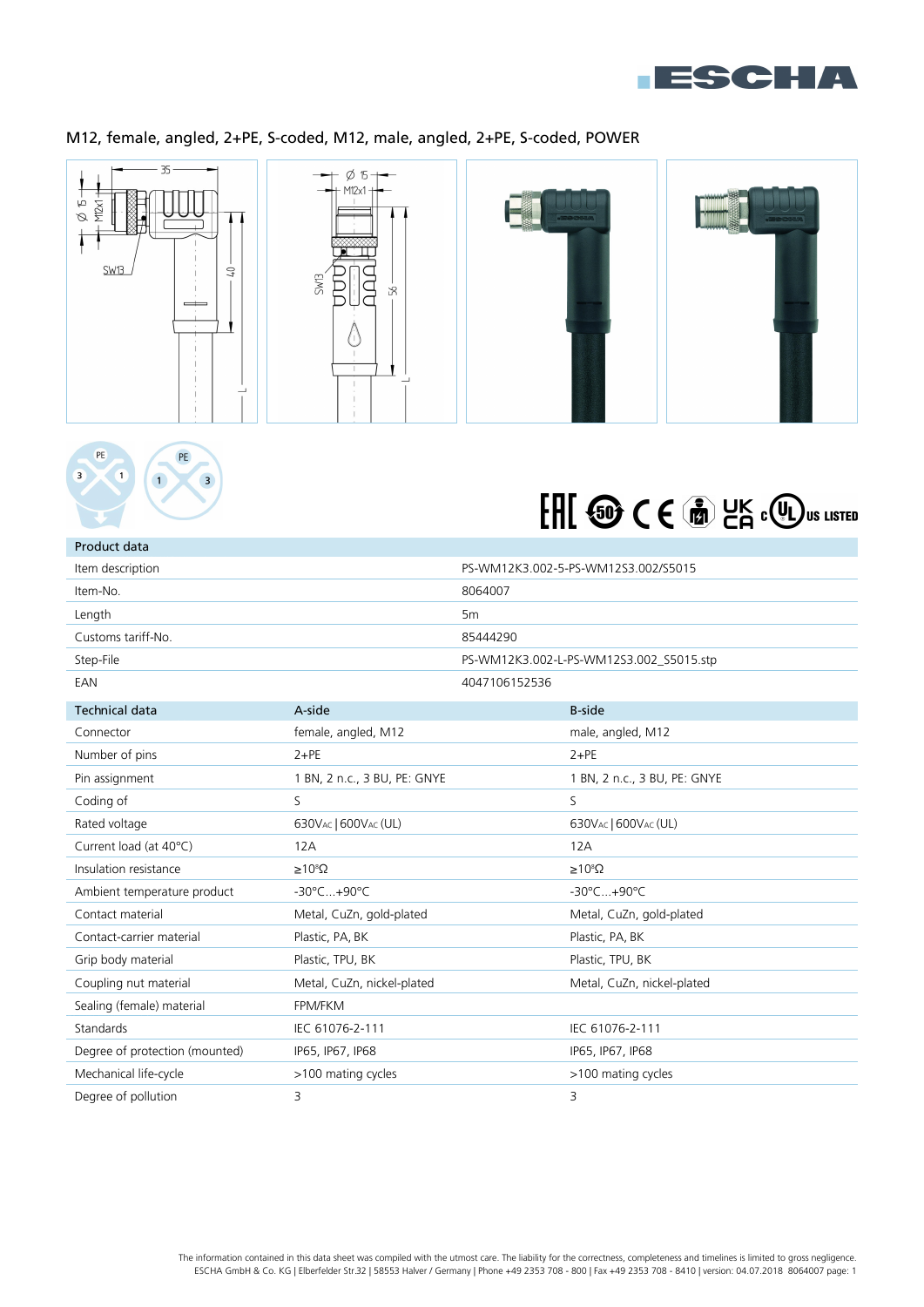

## Cable **Cable Cable PUR, UL, S5015, 1,5mm**<sup>2</sup>

High flexible and oil-resistant, halogen-free control cables for fixed-wired dynamic drag-chain applications with average loads. The PUR outer jacket is firm and resistant to high mechanical stresses like grinding or abrasion. They are adapted for applications in automation, load circuits of industrial machinery, automatic assembly- and placement machinery, especially in wet areas of machine tools and transfer lines. The cables meet the UL and CSA requirements.

| Outer diameter of jacket        | 8.50 mm                                                                                                                                                                                                                                         |
|---------------------------------|-------------------------------------------------------------------------------------------------------------------------------------------------------------------------------------------------------------------------------------------------|
| Cable-jacket material           | <b>PUR</b>                                                                                                                                                                                                                                      |
| Jacket color                    | BK, similar RAL9005                                                                                                                                                                                                                             |
| Wire cross-section              | $3 \times 1.5$ mm <sup>2</sup>                                                                                                                                                                                                                  |
| Wire insulation material        | <b>PP</b>                                                                                                                                                                                                                                       |
| Wire colors                     | BN, BU, GNYE                                                                                                                                                                                                                                    |
| Wire structure                  | extra finely stranded class 6                                                                                                                                                                                                                   |
| Bending radius (fixed)          | $4 \times \emptyset$ -cable                                                                                                                                                                                                                     |
| Bending radius (repeated)       | $7,5 \times \emptyset$ -cable                                                                                                                                                                                                                   |
| Temperature range (repeated)    | $-25^{\circ}$ C $+80^{\circ}$ C                                                                                                                                                                                                                 |
| Temperature range (fixed)       | $-40^{\circ}$ C $+80^{\circ}$ C                                                                                                                                                                                                                 |
| Temperature range (UL repeated) | $-40^{\circ}$ C $+80^{\circ}$ C                                                                                                                                                                                                                 |
| Temperature range (UL fixed)    | $-50^{\circ}$ C $+80^{\circ}$ C                                                                                                                                                                                                                 |
| Drag chain-application          | >8 Mio. cycles                                                                                                                                                                                                                                  |
| Halogen-free                    | Yes                                                                                                                                                                                                                                             |
| Rated voltage cable             | VDE U0/U: 600V/1000V                                                                                                                                                                                                                            |
| Special features                | flame retardant, seawater resistant, recyclable, LABS free, RoHs compliant,<br>acid- and alkali resistant, ozone resistant, UV resistant, drag chain-adap-<br>ted, welding sparks resistant, halogen free, oil resistant, high flexibility, mi- |



# Derating curve according to DIN 60512-5-2

1: Base curve

crobes resistant

2: Derived curve according to DIN 60512-5-2 with correction factor 0,8

### UL installation note

https://www.escha.net/media/pdf/ESCHA\_Kundeninformation\_M12x1\_POWER\_UL\_2020.pdf

| Classification  |          |
|-----------------|----------|
| eCl@ss 6.0      | 27279218 |
| eCl@ss 7.0      | 27279218 |
| eCl@ss 8.0      | 27279218 |
| eCl@ss 9.0      | 27060311 |
| <b>ETIM 5.0</b> | EC001855 |
| ETIM 6.0        | EC001855 |